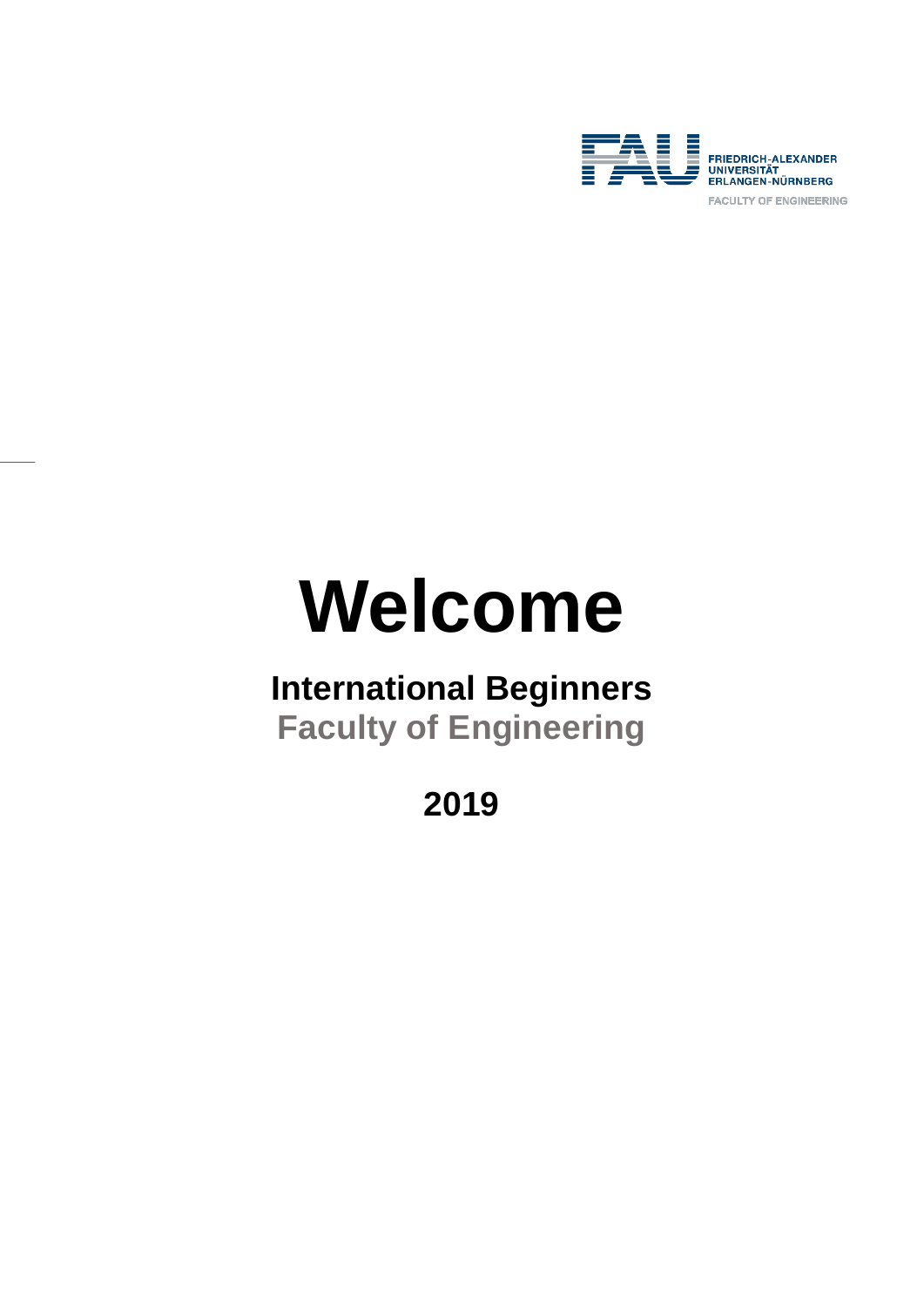

## **Orientation 1: First Week of September 2019**

| Monday, 02.09.2019                                                                                                           | Tuesday, 03.09.2019                                                                                                    | <b>Wednesday, 04.09.2019</b>                                                                                                                          | <b>Thursday, 05.09.2019</b>                                                                           |
|------------------------------------------------------------------------------------------------------------------------------|------------------------------------------------------------------------------------------------------------------------|-------------------------------------------------------------------------------------------------------------------------------------------------------|-------------------------------------------------------------------------------------------------------|
| Arrival at the dormitory:<br>Please contact your housekeeper in<br>advance regarding the possible time<br>of your moving-in. | 9:45-11.30 h, Cauerstr. 7-9, Room H16<br>Welcome meeting by the Faculty of<br><b>Engineering 1</b>                     | Time Slot for German Language<br>Placement Test (only for students who<br>already applied at Mrs. König and got a<br>confirmation and an appointment) |                                                                                                       |
|                                                                                                                              | 11.30-12.30 h (after the welcome),<br>Campus Tour 1 (FSI CE)                                                           |                                                                                                                                                       | 10:30-11:30 h, Erwin-Rommel-Str. 60, Technical Library<br><b>Introduction Library 1 (Ms. Bexkens)</b> |
|                                                                                                                              | 12:30 - 13:30 Mensa<br>Lunch 1                                                                                         |                                                                                                                                                       | 11:30-12:30 h, Erwin-Rommel-Str. 60, Technical Library<br><b>Introduction Library 2 (Ms. Bexkens)</b> |
|                                                                                                                              | 13:30 - 14:30 h, Cauerstr. 7-9, Room H16<br>Formalities 1: Information bank account,<br>liability insurance and events | 13:30 - 14:00 h, Cauerstr. 7-9, Room H16<br><b>General Information Health Insurance</b>                                                               |                                                                                                       |
|                                                                                                                              |                                                                                                                        | 14:00 - 15:30h, Cauerstr. 7-9, Room H16<br><b>FAU Survival Guide and Funny Facts</b><br>about Germans and Germany 1                                   |                                                                                                       |

**German Language Intensive Course**: 11 Sept. 2019 - 27 Sept. 2019, 10:00-13:15 and 14:00 - 15:30, on Fridays in the morning only. (**only** for students who already applied at Mrs. König and got a confirmation)

## **Orientation 2: First Week of October 2019**

|                    | Tuesday, 24 September, 8:30 - 9:30 h<br>Technical Library, Erwin-Rommel-Str. 60<br>Introduction Library 3 (Ms. Bexkens)                                                                                                                                     |                                                                                                                    |                                                                                         |
|--------------------|-------------------------------------------------------------------------------------------------------------------------------------------------------------------------------------------------------------------------------------------------------------|--------------------------------------------------------------------------------------------------------------------|-----------------------------------------------------------------------------------------|
| Monday, 30.09.2019 | Tuesday, 1.10.2019                                                                                                                                                                                                                                          | <b>Wednesday, 02.10.2019</b>                                                                                       | <b>Thursday, 3.10.2019</b>                                                              |
|                    | 8:00 - 9:45 Time Slot<br>Arrival at the dormitory:<br>Please contact your house-keeper in advance<br>regarding the possible time of your moving-in.<br>10:00-11.45 h, Martensstr 5-7, Room H14<br>Welcome Meeting by the Faculty of<br><b>Engineering 2</b> | 9:30 - 10:30 h, Erwin-Rommel-Str. 60,<br>Technical Library,<br>Introduction Library 4 (Hr. Reinhardt)              | <b>PUBLIC HOLIDAY:</b><br>Day of German Unity<br>(Celebration of Reunion of Eastern and |
|                    | 11.45-12.45 h (after the welcome),<br>Campus Tour 2 (FSI CE)<br>12:45 - 13:30 Mensa<br>Lunch 2                                                                                                                                                              | 10:30 - 12:00h, Cauerstr. 11, room H13<br><b>FAU Survival Guide and Funny facts</b><br>about Germans and Germany 2 | <b>Western Germany)</b><br>(Shops are closed)                                           |
|                    | 13:30 - 15:00 h, Martensstr. 5-7, room H14<br>Formalities 2: Information bank account,<br>events, health and liability insurance                                                                                                                            |                                                                                                                    |                                                                                         |

## **Start of the Lecture Period from 14 October 2019**

#### **The Academic Time Schedule can be created in the UnivIS:**

http://www.univis.uni-erlangen.de

| Monday, 14.10.2019                      | Tuesday, 15.10.2019 | <b>Wednesday, 6.10.2019</b> | Thursday, .2019                                |
|-----------------------------------------|---------------------|-----------------------------|------------------------------------------------|
| 12:00 - 13:15, Kleiner Hörsaal          |                     |                             |                                                |
| Bismarckstr, 1a.                        |                     |                             |                                                |
| Special Welcome of FAU for              |                     |                             |                                                |
| <b>International Students (ENGLISH)</b> |                     |                             |                                                |
| (join without registration)             |                     |                             |                                                |
| 14:00 - 17:00, Heinrich-Lades-Halle,    |                     |                             | <b>Recommended Soft Skill:</b>                 |
| Rathausplatz                            |                     |                             | 16:00 - 19:00 h, Ms. Arend                     |
| <b>General Welcome of FAU</b>           |                     |                             | Großer Hörsaal, Bismarckstr. 1a                |
| Welcome fair for new students at        |                     |                             | <b>General Workshop: Reading and Exam</b>      |
| <b>FAU</b>                              |                     |                             | Preparation (in English) Registration needed:  |
| (join without registration)             |                     |                             | https://www.studon.fau.de/crs2636631 join.html |
|                                         |                     |                             |                                                |

**More interesting soft skill seminars for students (e.g. Intercultural Training 25/26 October, or 8/9 , e.g. German Culture 11/12 October, or 22/23 November can be found on the website of the Faculty of Engineering: https://www.apps.tf.fau.de/veranstaltungskalender/soft-skill-seminare.php)**

**Recommended Event:** Saturday 19.10., **18:00 - 1:00 h: LANGE NACHT DER WISSENSCHAFT (= Long Night of Science)**  Further Information (in German only): https://www.nacht-der-wissenschaften.de, **Tickets needed: 10 euros for students**

## **Kick-Off and Preparatory Courses for international Master´s programmes 2019**

| ASC: Advanced Signal Processing and Communications Engg:         | Kick-Off-Seminar                          | 8 Oct. - 11 Oct., Nürnberg                          |
|------------------------------------------------------------------|-------------------------------------------|-----------------------------------------------------|
| CBI: Chemical and Biological Engineering and similar programmes: | Kick-Off                                  | 11 Oct., 13:00 h, Cauerstr. 4, KS I                 |
| <b>CE: Computational Engineering:</b>                            | Precourse: Data Structures and Algorithms | 13 Sept.- 4 Oct., 14:00-18:00h, Martensstr. 1, H4   |
|                                                                  | Kick-Off                                  | 9 Oct., 10:00 h, Martensstr. 1, H4                  |
| <b>CME: Comunications and Multimedia Engineering:</b>            | <b>Precourse: MATLAB</b>                  | 7 Oct. - 11 Oct., Cauerstr. 7, room 06.021          |
|                                                                  |                                           | $9:00 - 12:00$ h and 13:00 - 16:00 h                |
|                                                                  | Kick-Off                                  | 11 Oct., 13:00 h                                    |
| <b>MAOT: Advanced Optical Technologies</b>                       | Kick-Off                                  | 14 Oct., Paul-Gordan-Str. 10, course room           |
| <b>MAP: Advanced Materials and Processes</b>                     | Kick-Off                                  | 14 Oct., 9:30 - 12:00 h, Martensstr. 5-7, room 0.68 |
| <b>MT: Medical Engineering</b>                                   | <b>Welcome Day</b>                        | 8 Oct., 9:00 h                                      |

 $\footnotesize 1\ \text{von}\ 1\footnotesize$   $\footnotesize 29.08.2019$   $\footnotesize 29.08.2019$   $\footnotesize 29.08.2019$   $\footnotesize 29.08.2019$   $\footnotesize 29.08.2019$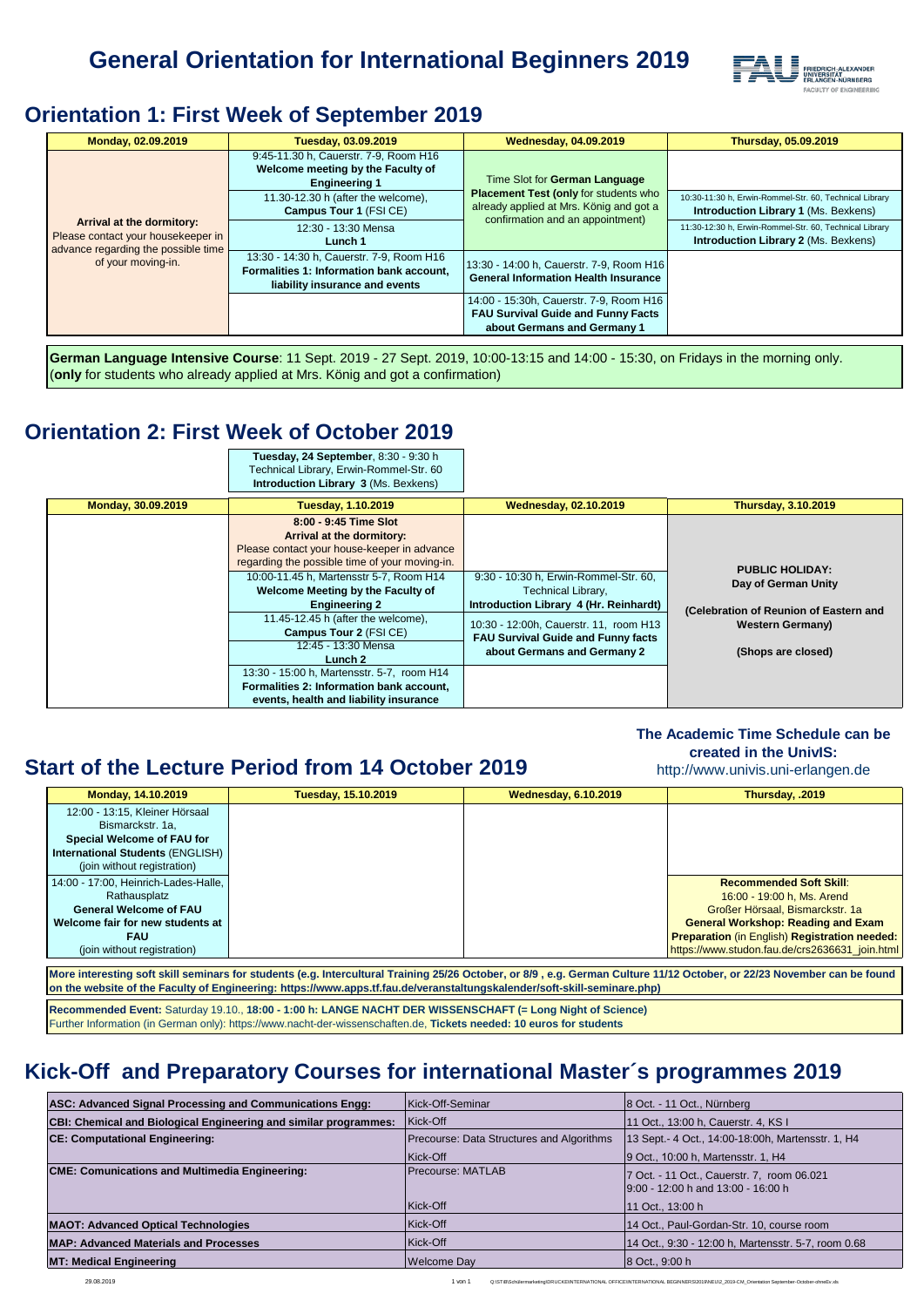

# **First Steps in Erlangen – Checklist**

https://www.fau.eu/study/from-abroad/important-information/first-steps/

**1) Opening a bank account:** You can choose ANY bank. For more information and a better overview about different banks in Germany: [https://www.kostenloses-konto24.de/girokonto-informationen/146-girokonten-fuer](https://www.kostenloses-konto24.de/girokonto-informationen/146-girokonten-fuer-auslaendische-studenten.html)[auslaendische-studenten.html](https://www.kostenloses-konto24.de/girokonto-informationen/146-girokonten-fuer-auslaendische-studenten.html) (in German). Please compare the different fees for students.<br>1. Copy of your passport

- Copy of your passport
- 2. Form of the bank<br>3. Address in Germa
- 3. Address in Germany<br>4. **118.00 euros cash**
- 4. **118,00 euros cash** (**best case**) to deposit it on the new account, so that the transfer of this amount for the enrolling at the university can be done immediately. Transfer information on the last page of the "Immatrikulationsantrag" ("Enrolment form"), you get from campo.fau.de. (You will not become enrolled at the university when the money has not reached the bank account of the university.)
- 5. Bank transfer form for tuition fees, if possible
- 6. In case you need a blocked account (= Sperrkonto) you can open it at this bank, too.

#### **2) Health insurance: (mandatory for enrolment)**

**Details:** https://www.fau.eu/study/from-abroad/important-information/insurance/. The following insurances have offices in Erlangen: AOK, Barmer, DAK, Siemens, TK.

# **3) Signing your rental agreement:**

- 1. Passport<br>2 Tenancy
- **Tenancy Agreement**

#### **4) Registration at the City (of your accommodation)**

For example in Erlangen: City hall ("Rathaus"), Rathausplatz 1, ground floor of the Town Hall, left hand side. Please take a number and wait for your turn. At the reception desk, you can get any other information regarding counselling service, contacts or city map.

- 1. Passport<br>2 Accomod
- 2. Accomodation Certificate ("Wohnungsgeberbestätigung"). This document can be issued by your landlord if you haven´t signed a tenancy agreement yet.
- 3. Certificates indicating your civil status (only if you are coming to Germany with your spouse or children and therefore register as a family!)

More information: [https://www.erlangen.de/desktopdefault.aspx/tabid-1426/89\\_read-31931](https://www.erlangen.de/desktopdefault.aspx/tabid-1426/89_read-31931) (in German only)

#### **5) Enrolment at FAU at Studierendenverwaltung (Studentenkanzlei)**

#### Halbmondstr. 6, ground floor, room 34, opening hours 8:30 – 12 am

- **1 Enrolment** form ("Einschreibantrag"; this document can be downloaded after you have received your admissions letter and requested your enrolment ("Immatrikulation beantragen") on campo.fau.de)
- 2. School [certificate](http://dict.leo.org/ende?lp=ende&p=/gQPU.&search=certificate) [of](http://dict.leo.org/ende?lp=ende&p=/gQPU.&search=of) [qualification](http://dict.leo.org/ende?lp=ende&p=/gQPU.&search=qualification) [for](http://dict.leo.org/ende?lp=ende&p=/gQPU.&search=for) [university](http://dict.leo.org/ende?lp=ende&p=/gQPU.&search=university) [entrance](http://dict.leo.org/ende?lp=ende&p=/gQPU.&search=matriculation) original<br>4. Your latest diploma/Bachelor Degree Certificate original
- 4. Your latest diploma/Bachelor Degree Certificate original
- 5. Confirmation of health insurance
- 
- 6. 118 euros, **already transferred** (not paid in cash) Passport (with residence permit or permit of the registration office in Erlangen or rather the city of your accomodation)
- 8. Passport photo (fort he FAU-Card)
- 9. Admissions letter from FAU
- 10. Residence permit or registration confirmation of the City of Erlangen or rather the city of your accomodation

#### **6) Residence Permit (Only Non-EU Citizens)**

**Ausländerbehörde**, City hall ("Rathaus"), e.g. Erlangen: Rathausplatz 1, Room 220, 2nd floor. Please arrange an appointment (**after** receiving the enrolment papers) by phone or email to [auslaenderbehoerde@stadt.erlangen.de](mailto:auslaenderbehoerde@stadt.erlangen.de) or to the responsible officer according to your last name: A-Ge: [anica.kubsch@stadt.erlangen.de,](mailto:anica.kubsch@stadt.erlangen.de) Gf-L: [barbara.beiss@stadt.erlangen.de](mailto:barbara.beiss@stadt.erlangen.de)

M-Sam[: mailto:damir.seckanovic@stadt.erlangen.de,](mailto:damir.seckanovic@stadt.erlangen.de) San-Z: [carina.kerschbaum@stadt.erlangen.de](mailto:carina.kerschbaum@stadt.erlangen.de)

- 
- 1. Passport<br>2. Admissio Admissions letter and enrolment certificate of the FAU
- 3. Completed Form "Application for Residence Permit"<br>4. Biometric Passport Photograph (https://www.persot
- 4. **Biometric** Passport Photograph [\(https://www.persofoto.com/lexicon/passport/how-do-i-make-a-biometric-passport-photo/\)](https://www.persofoto.com/lexicon/passport/how-do-i-make-a-biometric-passport-photo/) You can take an electronic speed capture photograph (valid for 24 hours) for 4 euros directly at the city hall.
- 5. The confirmation of health insurance (only students older than 30)
- 6. Confirmation of secured financing for one year (scholarship certificate, letter of parents or similar, or blocked account)<br>7. Competed registration at the City of Erlangen (or rather of your accommodation)
- 7. Competed registration at the City of Erlangen (or rather of your accommodation)<br>8. 110 euros (per year) cash for the registration
- 110 euros (per year) cash for the registration

**7) Liability insurance: HIGHLY recommended (Inexpensive: 50-100 Euro per YEAR only)** Covers damages, you caused accidentally.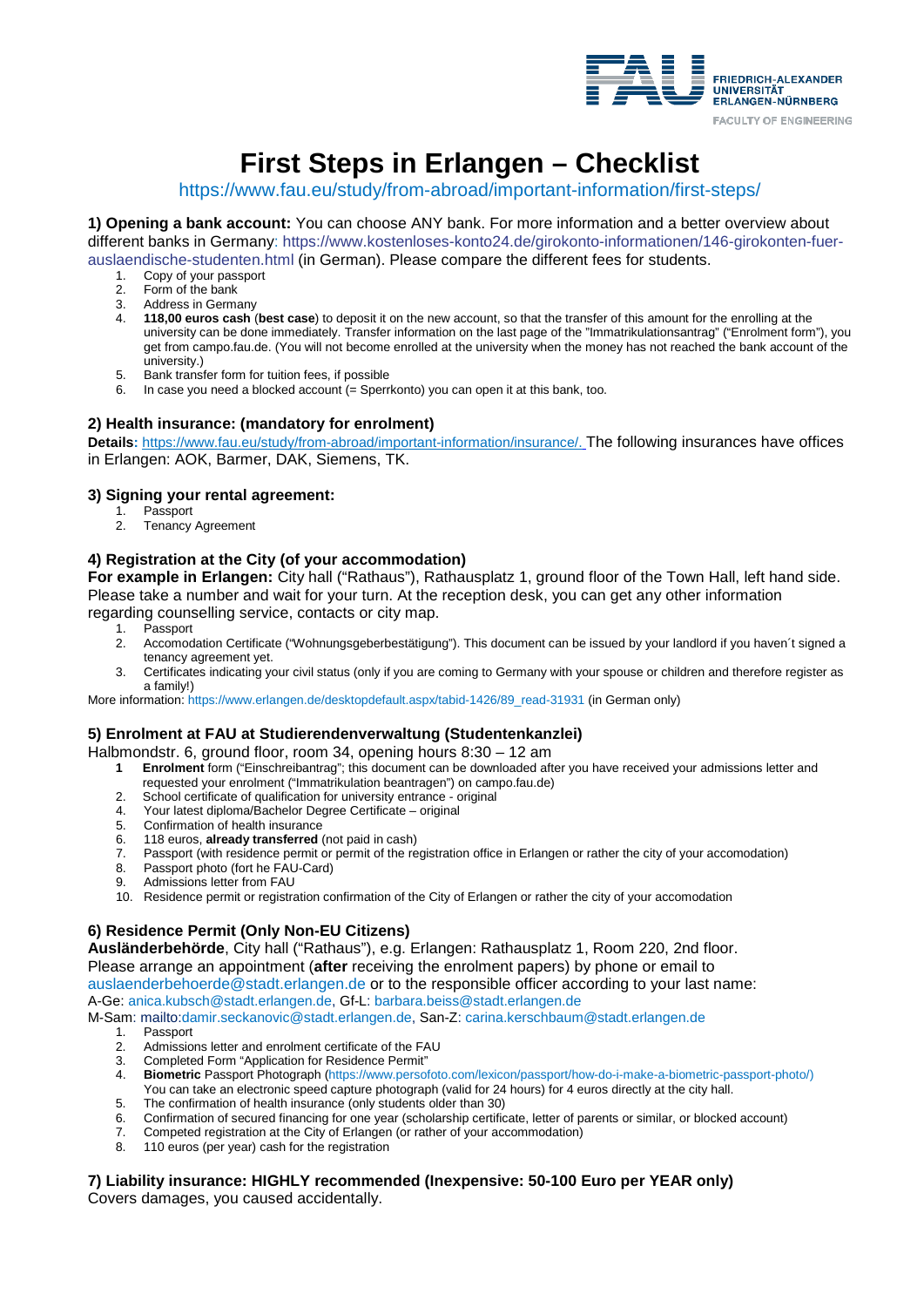

# **Excursions 2019**

**Saturday, 28.09.**

#### **6** Guided City Tour Erlangen

*Meeting point: Hugenottenplatz at the big stone ball* Attendance fee:  $2 \in \mathbb{R}$  to be paid directly to the quide, Mr. Hochreuther Registration on September 3th at the Introductory Form Meeting; places are limited (25)

#### Interesting Facts:

Erlangen is a well-known university and medicine town with many renowned medical facilities and with "Siemens" as one of its most important entrepreneurs.

With a beautiful old town in baroque style, it invites many tourists and students to do some sightseeing, e.g., visiting the famous manor house with its market square and garden (Schlossgarten), or the various churches like the "Hugenotten", "Altstädter" or "Neustädter" church.

However, Erlangen's centre has a lot more to offer: There are different cafés and restaurants for a break and for meeting friends, many possibilities to go shopping, and also some clubs, bars, and cinemas for your evening program.

#### **Saturday, 05.10.**

9:40 am **Trip to Nürnberg**

*Meeting point: Main train station Erlangen, ticket machines* Attendance fee: 5 € Registration on September 3th at the Introductory Form

Meeting; places are limited (25)

**IMPORTANT: You must have your VGN-Student card and identification card (e.g. passport) with you for the train journey!** 

#### Interesting Facts:

Nuremberg is the second largest town in Bavaria (five times bigger than Erlangen). It has its own soccer team, which is called 1. FC Nürnberg (here, it is worth mentioning that soccer is one of the most popular and mostly watched sports in Germany  $\circledcirc$ ).

Nuremberg's historic centre offers even more sightseeing spots than Erlangen, e.g., the "Kaiserburg" (castle of the emperor), numerous churches, and various other monuments, historical buildings, and bridges, which are well worth seeing. The trip includes a guided tour around the famous (medieval) part of Nürnberg.

The "Nürnberger Tiergarten" (Zoo) is famous, as well, as is the international airport and the large shopping street downtown. At night, the city has a lot to offer, too. You can visit one of the many big clubs, pubs, bars, or you can watch a movie in one of Europe's biggest cinemas.

| <b>Sunday, 13.10.</b> |                                                                          |  |
|-----------------------|--------------------------------------------------------------------------|--|
| 8:35 am               | Daytrip to Bamberg (Medieval town)                                       |  |
|                       | Meeting point: Main train station Erlangen, ticket machines              |  |
|                       | Attendance fee: $5 \in$                                                  |  |
|                       | Registration on September 3th at the                                     |  |
|                       | Introductory Form Meeting; places are limited (25 or 50)                 |  |
|                       | <b>IMPORTANT: You must have your VGN-Student card and identification</b> |  |
|                       | card (e.g. passport) with you for the train journey!                     |  |

Interesting Facts:

Bamberg has been declared a World Heritage Site by the UNESCO, because of its big undamaged historic centre. It prides itself with being set on seven hills (in analogy to Rome) with one cathedral on each.

The city is known for its smoked "Rauchbier", which you should try at least once (the most famous is "Schlenkerla's Aecht Schlenkerla Rauchbier" from the Heller brewery  $\circledcirc$ ).

There are also various sights you shouldn't miss, e.g., Little Venice ("Klein Venedig"), a colony of picturesque fishermen's houses from the 19<sup>th</sup> century along one side of the river Regnitz, the Old Town Hall, which was built in the middle of the Regnitz River (accessible by two bridges), and much more. The charm of Bamberg will entertain you<sup>(2)</sup>. Guaranteed!





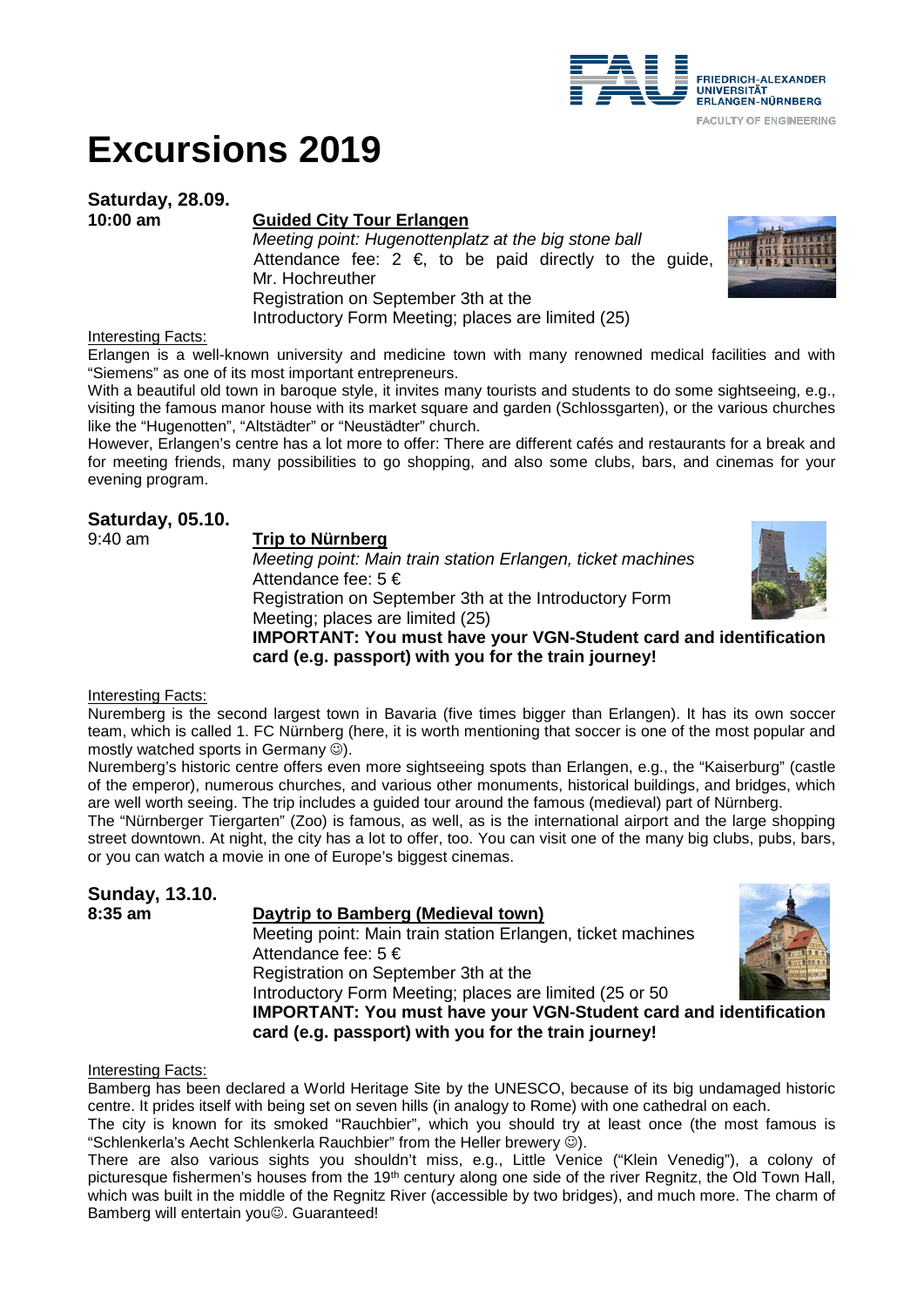

# **IMPORTANT LINKS**

First Steps:<https://www.fau.eu/study/from-abroad/important-information/first-steps/> https://www.fau.eu/2019/08/22/news/where-how-why-2/

Semester dates:<https://www.fau.eu/study/current-students/semester-dates/>

Student Identity Card (FAUcard): <https://www.fau.eu/card/>

FAU IDM, Email, WLAN, CIP-Pools: [https://www.fau.eu/2019/08/2](https://www.rrze.fau.de/infocenter/kontakt-hilfe/neu-an-der-fau/#collapse_1)2/news/where-how-why-2/

https://www.rrze.fau[.de/infocenter/kontakt-hilfe/neu-an-der-fau/#collapse\\_1](https://www.fau.eu/study/programme-start/semester-ticket/)

Semesterticket: https://ww[w.fau.eu/study/programme-start/semester-ticket/](https://www.fau.eu/study/current-students/student-records-office/)

Students Records Office: https://www.fau.eu/study/current-students/student-records-office/

Student [Service Center Faculty of](https://www.tf.fau.eu/studying/office-for-student-information-and-advice-stib/) Engineering: https://www.tf.fau.eu/studying/office-for-student-information-and-advice-stib/

[Examination Office](https://www.fau.eu/study/current-students/examination-matters/examinations-office-faculty-of-engineering/):

https://www.fau.eu/study/current-stu[dents/examination-matters/examinations-office-faculty-of-eng](https://www.fau.eu/study/current-students/support-services/)ineering/

Individual [Support Service](https://ub.fau.de/en/)s: https://www.fau.eu/study/current-students/support-services/

Libraries: https://ub.fau.de/[en/](http://www.sz.fau.de/internationalstudents)

FAU Language Center: http://www.s[z.fau.de/internationalstudents](https://www.tf.fau.de/studium/studentische-gruppen/)

Student Groups (in German only): https://www.tf.fau.de/studium/studentische-gruppen/

## **Databases**

Addresses, rooms, and more (UNIVIS): <https://univis.fau.de/form#remembertarget>

E-learning and more (STUDON): [https://www.studon.fau.de](https://www.studon.fau.de/)

Certificates, grades, and more (MEIN CAMPUS): [https://www.campus.uni-erlangen.de](https://www.campus.uni-erlangen.de/)

## **General**

FAU: <https://www.fau.eu/>

FAU, Faculty of Engineering:<https://www.tf.fau.eu/>

**Address** Student Service Center **of**  Faculty of Engineering Erwin-Rommel-Str. 60 91058 Erlangen

**Telephone** +49 9131 85 27850 **Telefax** +49 9131 85 25470